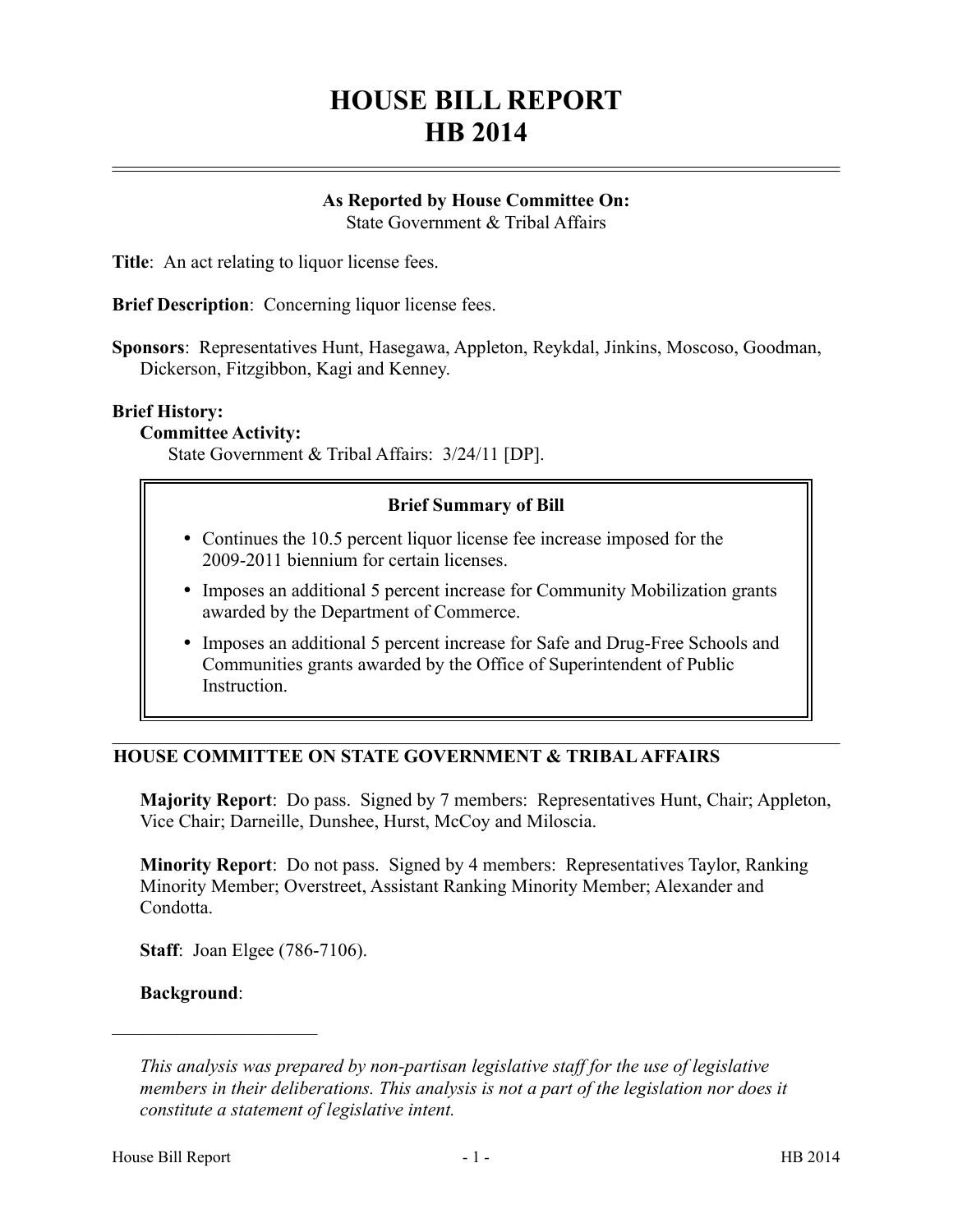The Liquor Control Board (Board) issues a number of types of retail liquor licenses. For some licenses, additional activities are allowed with a license endorsement. Licensees pay an annual fee to the Board.

The distribution of license fee revenue depends on the type of license. Revenue from spirits, beer, and wine restaurant and private club fees is distributed to the state toxicology program for death investigations, and to the University of Washington, Washington State University, and the Department of Social and Health Services for alcoholism and drug abuse purposes. A portion of the revenue from grocery store, snack bar, and tavern fees is dedicated to alcoholism and drug abuse purposes, and the remainder goes into the Liquor Revolving Fund (Revolving Fund). The Revolving Fund is used by the Board for administering the liquor provisions. Excess funds from the Revolving Fund are distributed according to a formula to border areas, the General Fund, and cities and counties. The entirety of other retail license fees goes into the Revolving Fund.

In 2009 the Legislature raised certain license fees by 10.5 percent for the 2009-2011 biennium. The Legislature directed that the fee increase be expended only for purposes of administration and enforcement of the licenses.

The Community Mobilization Against Substance Abuse and Violence Program within the Department of Commerce provides funding to communities to develop targeted and coordinated strategies to reduce the incidence and impact of alcohol, tobacco, or other drug abuse, or violence.

School districts and school districts cooperatives may receive grants awarded by the Superintendent of Public Instruction for drug and alcohol abuse prevention and intervention programs for students in kindergarten through 12th grade, from appropriated funds.

–––––––––––––––––––––––––––––––––

# **Summary of Bill**:

The 10.5 percent increase in liquor fees for certain licensees is continued and an additional 10 percent increase is imposed.

| License                                           | <b>Fee Beginning</b><br><b>July 1, 2011</b> | Fee July 1, 2009 Fee in<br>$-$ July 1, 2011 | <b>Bill</b> |
|---------------------------------------------------|---------------------------------------------|---------------------------------------------|-------------|
| <b>Grocery License</b>                            | \$150                                       | \$166                                       | \$181       |
| Beer and Wine Tasting Endorsement                 | \$200                                       |                                             | \$241       |
| <b>International Exporter Endorsement</b>         | \$500                                       | \$553                                       | \$603       |
| <b>Public House License</b>                       | \$1,000                                     | \$1,105                                     | \$1,205     |
| <b>Beer and/or Wine Specialty Shop</b><br>License | <b>S</b> 100                                | \$111                                       | \$121       |
| <b>Snack Bar License</b>                          | \$125                                       | \$138                                       | \$151       |

License fees are modified as follows: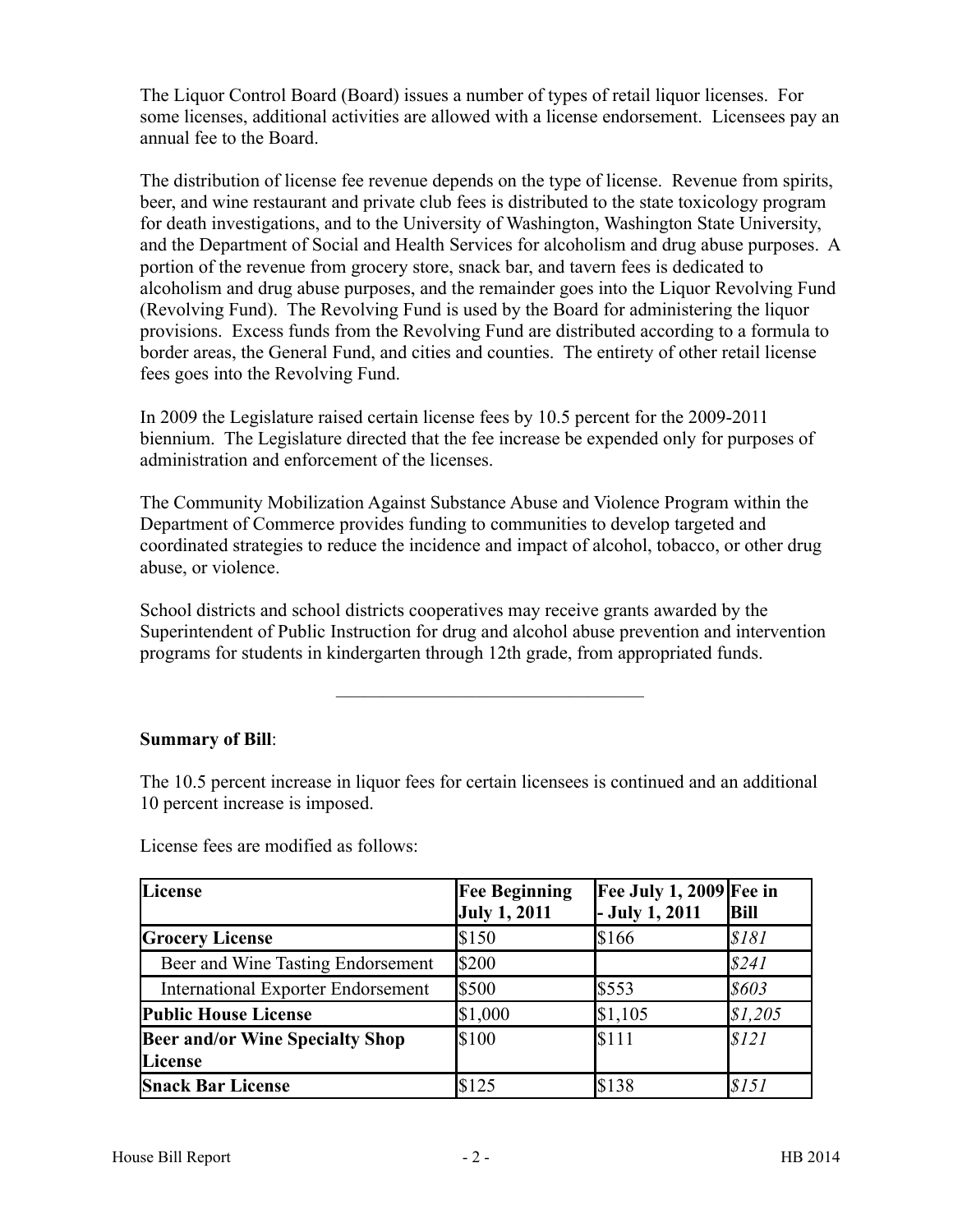| <b>Interstate Common Carrier's License</b>                         | \$750   | \$829   | \$904   |
|--------------------------------------------------------------------|---------|---------|---------|
| Duplicate License - additional<br>locations                        | \$5     | \$6     | \$6     |
| <b>Private Club – Beer and/or Wine</b><br>License                  | \$180   | \$199   | \$217   |
| Sale of Unopened Wine for Off-<br>Premises Consumption Endorsement | \$120   | \$133   | \$145   |
| Private Club – Spirits, Beer, and Wine<br>License                  | \$720   | \$796   | \$868   |
| Non-club Event Endorsement                                         | \$900   | \$995   | \$1,085 |
| Sale of Unopened Wine for Off-<br>Premises Consumption Endorsement | \$120   | \$133   | \$145   |
| <b>Restaurant Beer and/or Wine</b>                                 |         |         |         |
| Beer only                                                          | \$200   | \$221   | \$241   |
| Wine only                                                          | \$200   | \$221   | \$241   |
| Beer and Wine                                                      | \$400   | \$442   | \$482   |
| Sale of Beer and/or Wine for Off-<br>Premises Consumption          | \$120   | \$133   | \$145   |
| <b>Caterer's Endorsement</b>                                       | \$350   | \$387   | \$422   |
| Caterer's Storage at Other Locations<br>Endorsement                | \$20    | \$22    | \$24    |
| <b>Restaurant Spirits, Beer, and Wine</b><br>(Public or Private)   |         |         |         |
| Less than 50 percent dedicated dining<br>area                      | \$2,000 | \$2,210 | \$2,410 |
| 50 percent or more dedicated dining<br>area                        | \$1,600 | \$1,768 | \$1,928 |
| Service bar only                                                   | \$1,000 | \$1,105 | \$1,205 |
| <b>Caterer's Endorsement</b>                                       | \$350   | \$387   | \$422   |
| Caterer's Storage at Other Locations<br>Endorsement                | \$20    | \$22    | \$24    |
| Sale of Unopened Wine for Off-<br>Premises Consumption Endorsement | \$120   | \$133   | \$145   |
| Kegs-to-Go Endorsement                                             | \$120   | \$133   | \$145   |
| Private Club – Non-club Event<br>Endorsement                       | \$900   | \$995   | \$1,085 |
| Duplicate License – Civic/Convention<br>center additional location | \$10    | \$11    | \$12    |
| Tavern                                                             |         |         |         |
| Beer only                                                          | \$200   | \$221   | \$241   |
| Wine only                                                          | \$200   | \$221   | \$241   |
| <b>Both</b>                                                        | \$400   | \$442   | \$482   |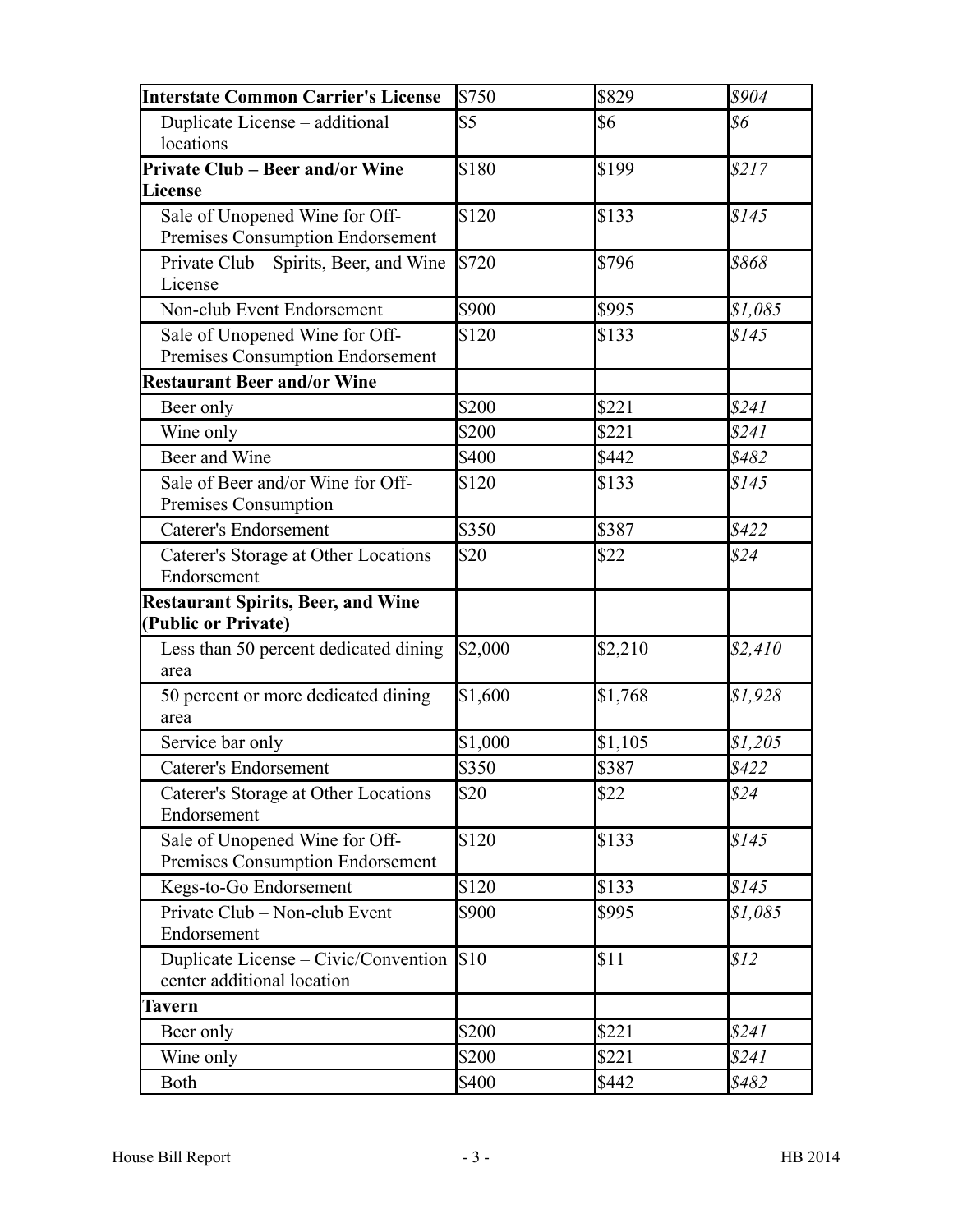| Sale of Beer and/or Wine for Off- | \$120 | \$133 | \$145 |
|-----------------------------------|-------|-------|-------|
| Premises Consumption              |       |       |       |

Distributions of the increased license fee amounts are as follows:

- 10.5 percent of total license fee revenues may be expended only for purposes of administration and enforcement of the licenses.
- 5 percent of total license fee revenues must be transferred to the General Fund to be used by the Department of Commerce solely for community mobilization grants.
- 5 percent of total license fee revenues must be transferred to the General Fund to be used by the Superintendent of Public Instruction solely for Safe and Drug-Free Schools and Communities grants.

–––––––––––––––––––––––––––––––––

**Appropriation**: None.

**Fiscal Note**: Available.

**Effective Date**: The bill contains an emergency clause and takes effect on July 1, 2011.

#### **Staff Summary of Public Testimony**:

(In support) This bill would raise \$2 million, to be split between school-based and community-based programs. The funding from the Office of Superintendent of Public Instruction would provide services to 30 schools and 4,500 students, and community mobilization grants would help 18,000 people in all 39 counties. Funds for prevention have been cut, but marketing and advertising, which has a negative impact on youth, has increased. It is only fair that those who sell alcohol contribute to help prevent abuse. Alcohol kills more kids than any other drug. This is a small fee increase.

This bill will directly benefit students and is a good way to deal with the revenue shortfall. Students would have died without the support of Prevention Intervention Specialists at schools. Prevention Intervention services motivate students addicted to alcohol and drugs to get and stay sober, and to attend school. There are a lot of drugs and alcohol at schools. A student got help for two years without their parent's knowledge; the student would not be here today without this help.

(Opposed) The industry supported the increase in 2009, but only if it was used for enforcement and not diverted. If more money is needed for enforcement, all license fees should be looked at, not just retail fees. The fee for the 2009 tasting endorsement is already \$200 and should not be increased. Funds should go directly to the Board for compliance checks. Last year, tobacco tax increases hurt small businesses, and this bill compounds the impact on small businesses. The Legislature should look at the nexus between liquor fees and programs. Ninety percent or more of restaurant fees go to the University of Washington, Washington State University, and the Department of Social and Health Services and are not being used for enforcement and administration. Restaurants got hit two ways in the last biennium, because prices at liquor stores were increased because of a fund sweep out of the Revolving Fund.